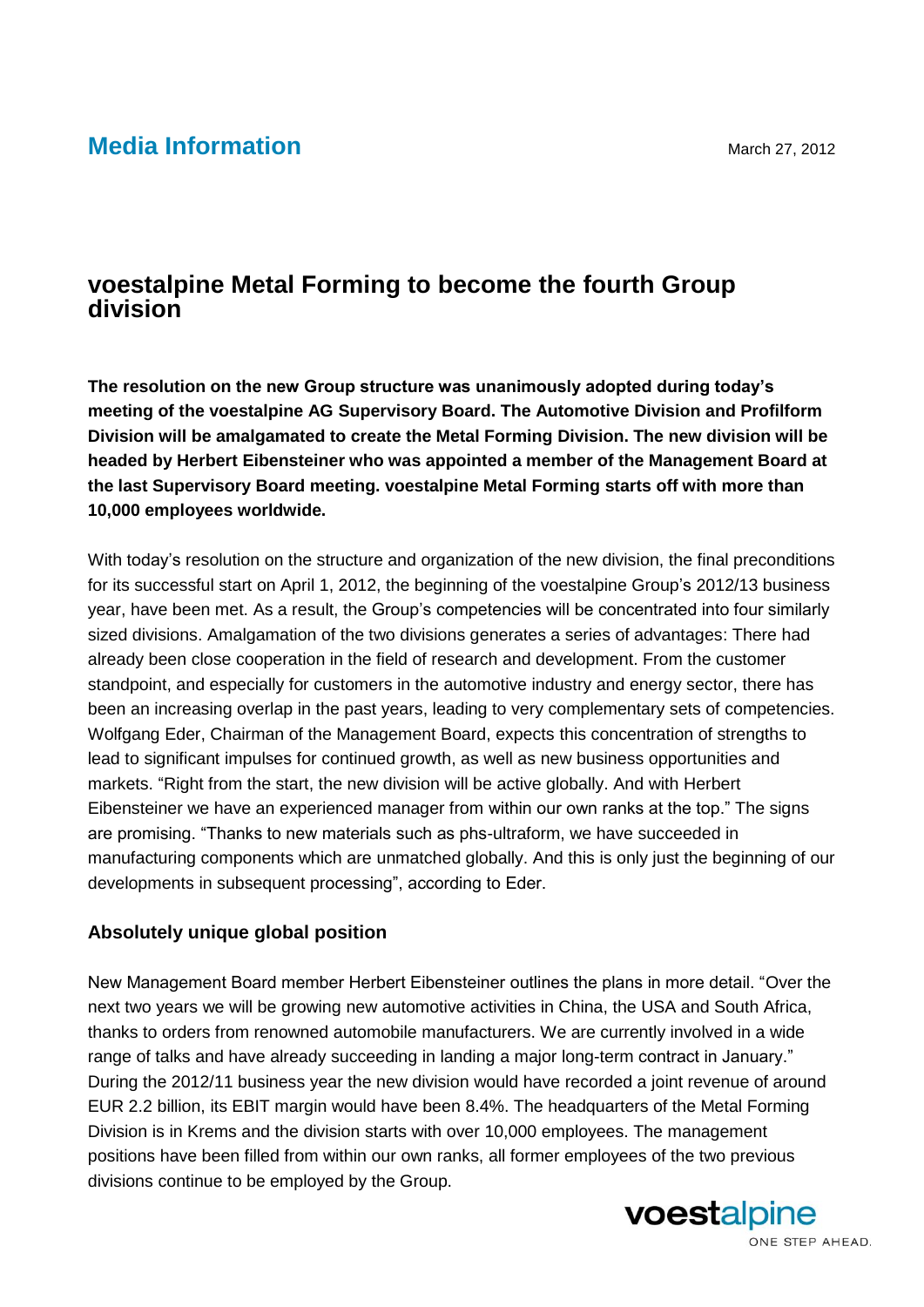## **voestalpine Metal Forming forces the pace of globalization**

The new division is organized into five business segments: Tubes & Sections is a worldwide leading manufacturer of high quality and innovative tubes, profiles and steel precision tube products. Automotive Body Parts is a direct supplier of high quality, innovative body panels to the automotive industry. Cold-rolled stainless steel strips with a high degree of dimensional stability and excellent surface qualities remain grouped together under Precision Strip, and demanding product solutions in the high-bay racking systems and storage rack segment under Material Handling. Flamco produces high-quality components for heating and water installations with a market focused on the Benelux countries.

### **voestalpine is a step further on the path to becoming a global player**

The clear strategic focus on the latest technologies and products of the highest levels of quality, together with a value chain which is longer and more comprehensive than all those of our competitors, will also be consistently maintained over the coming years. "When based in a highcost economic area such as the EU, this is the long-term guarantee of success and survival, for one cannot perpetually remain globally competitive with mass products and commodities," explains Wolfgang Eder. Therefore, in the coming years the Group will drive forward expansion of its research and development capacities, and position itself even more clearly as a global technology leader in high quality growth segments, especially mobility and energy.

#### **The voestalpine Group**

voestalpine is a globally active group with a variety of specialized and flexible companies which produce, process, and further develop high-quality steel products. The group is represented by 360 production and sales companies in more than 60 countries on five continents.

With its highest quality flat steel products, voestalpine is one of Europe's leading partners to the automotive, white goods, and energy industries. Furthermore, voestalpine is the world market leader in turnout technology, tool steel, and special sections, as well as number one in Europe in the production of rails. In the business year 2010/11, the voestalpine Group generated revenues of around EUR 11 billion, and achieved an operating result (EBIT) of almost EUR 1 billion; the Group has around 47,000 employees worldwide.

**For questions please contact:**